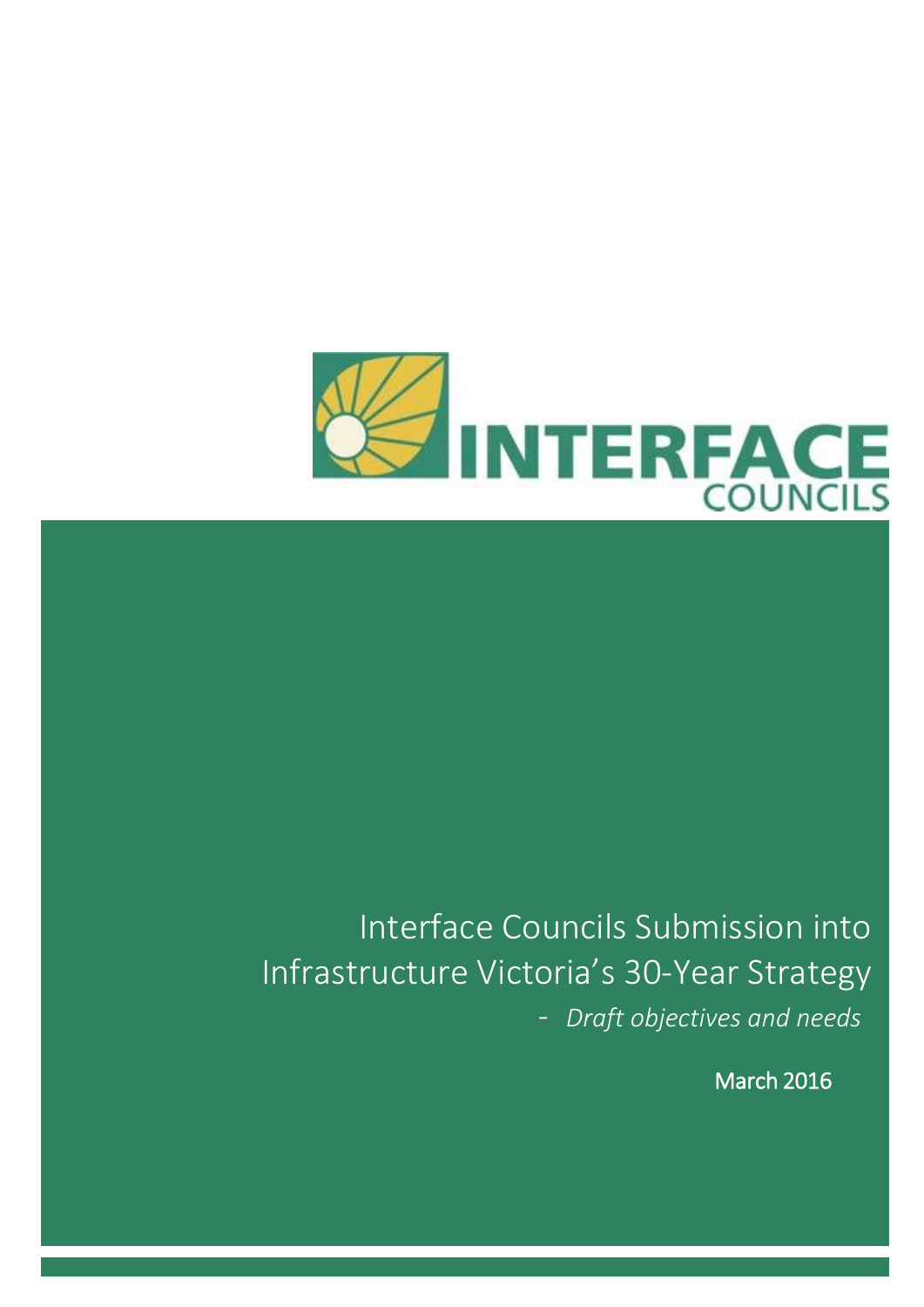#### *Introduction*

Interface Councils welcome the opportunity to provide a submission to Infrastructure Victoria's draft 30 Year Strategy (objectives and needs) and participate in this critical conversation about Victoria's current and future infrastructure demands to ensure we can pave the way for socially, economically and environmentally liveable communities.

Interface Councils is a group of ten municipalities that form a ring around metropolitan Melbourne comprising Cardinia Shire Council, City of Casey, Hume City Council, Melton City Council, Mitchell Shire Council, Mornington Peninsula Shire Council, Nillumbik Shire Council, City of Whittlesea, Wyndham City Council and Yarra Ranges Council.

This submission intends to provide Infrastructure Victoria with a set of recommendations in regards to the draft objectives and needs outlined in the *Laying the foundations* paper. It does so by providing feedback in response to the following questions:

- 1. How can the objectives be improved?
- 2. Should any objectives be added/removed or combined?
- 3. How infrastructure could the needs be improved and, in particular, what needs don't appear that Interface Councils would like to see included?
- 4. What needs are most important to Interface Councils?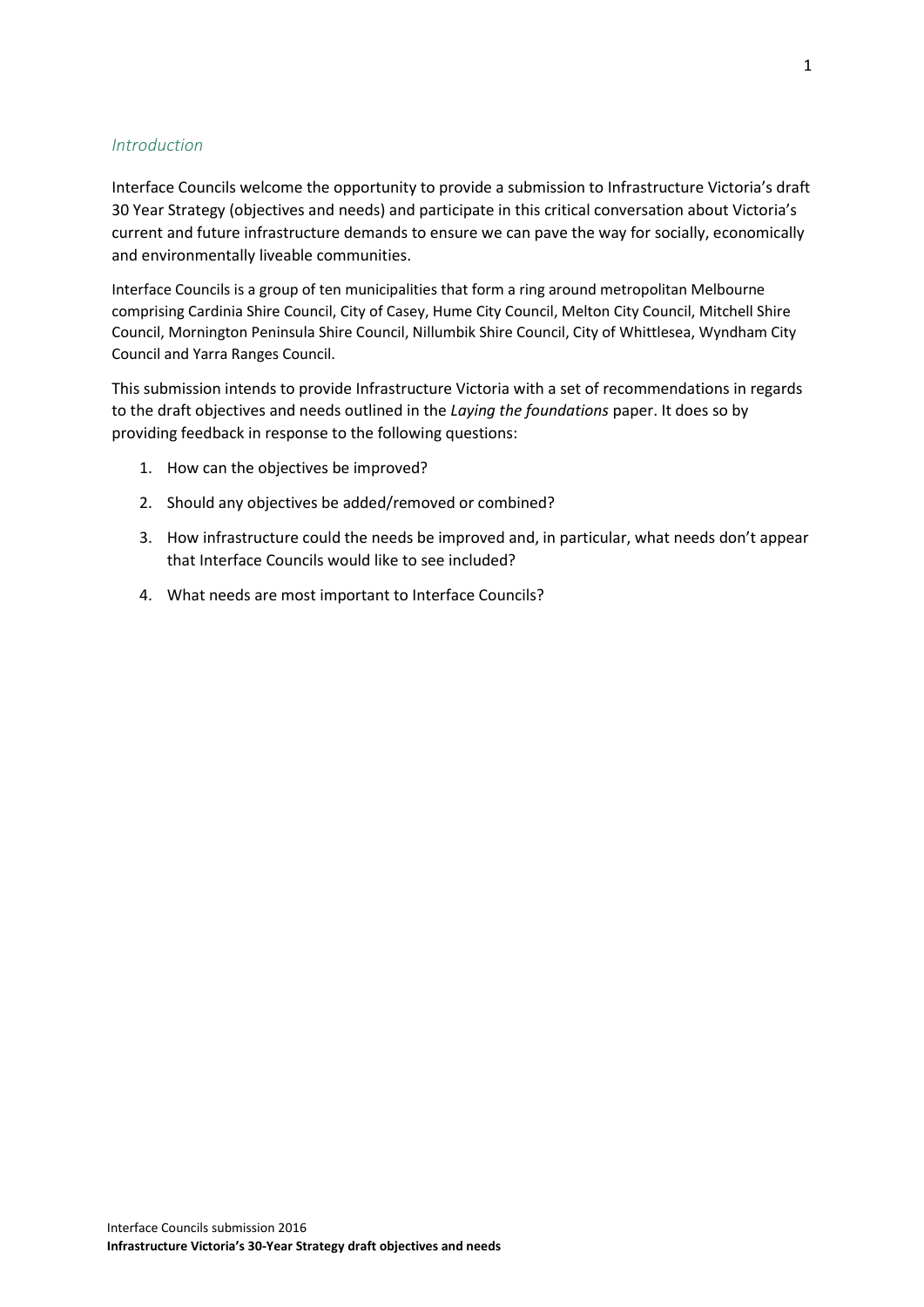#### *Background*

A significant portion of Victoria's growth over the past five years - growth that has put increasing pressure on current infrastructure and demanded new infrastructure faster that has been possible to deliver - has occurred in Interface Councils. Between 2009 and 2014 Interface Councils accommodated almost 50 per cent of the State's population growth at a rate of 3.2 per cent per annum. In addition to accommodating growth, Interface Councils are responsible for 90 percent of Melbourne's Green Wedges, some of Melbourne's most important assets that require adequate and appropriate infrastructure to be maintain and protect biodiversity, agricultural productivity and to realise the full latent value they hold for the entire state.

In the next 15 years, the population increase in the outer suburbs will account for approximately 65 per cent of Melbourne's growth. Some communities are affected by population growth and change more than others, and in some cases rapid growth is exceeding the supply of the infrastructure required to achieve positive, or even adequate social and economic outcomes. Why? Because a lag in infrastructure provision correlates directly with a lack of access to services, employment and education.

International evidence supports the link between investment in innovation, skills development and enabling better access to services, to improved social, economic and environmental outcomes in communities. Outcomes can include better physical and mental health, improved child development, improved education results, better employment outcomes, better social cohesion, sustainable and productive natural environments and a more tangible feeling of community safety. The product of which is more resilient, liveable and sustainable Victorian communities.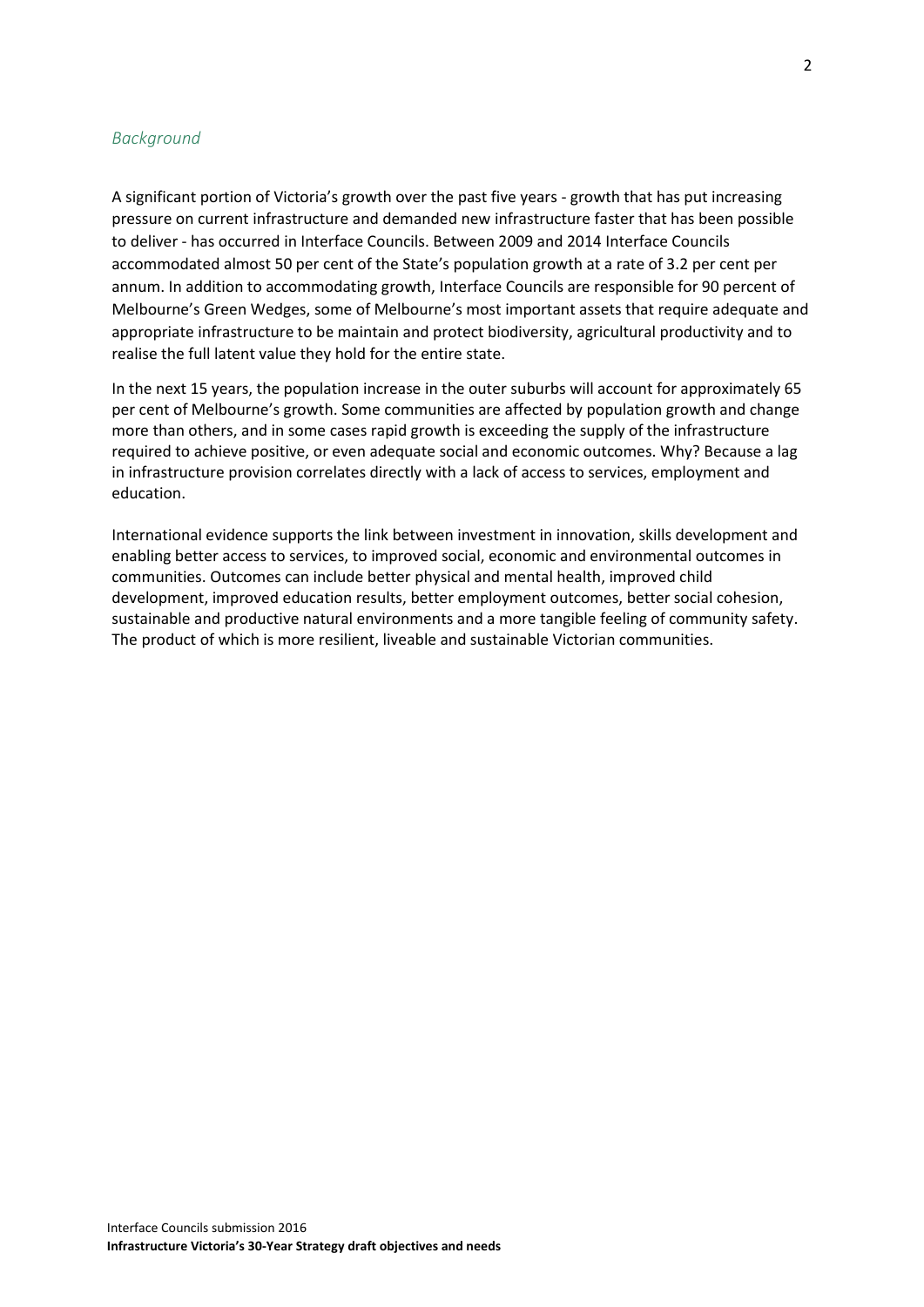# *Key recommendations*

Interface Councilsfeel there is an absence of a 'vision for the people of Victoria' in the current strategy framework. It is crucial this is at the forefront of Infrastructure Victoria's 30-Year Strategy, and that the objectives respond to this vision. For the strategy to achieve its purpose, it is absolutely imperative the following key question are considered to establish this vision:

### **1. What people focused outcomes are we aiming for – how will the quality of living and the lives of Victorians be improved?**

Interface Councils strongly support consultation with the general community in the development of this strategy. It is crucial the process demands strong support from the wider Victorian public to achieve a consensus and commitment across the political landscape for infrastructure investment for the longer term. For example; decisions on large infrastructure projects such as the north-south pipeline, Melbourne Metro Rail, design solutions for level crossing removals and East West Road Link should be made within the public sphere, and not confined to within parliament.

In addition to having a clear, people focused vision, targeted objectives and needs, there must be a framework for evaluating the ability for infrastructure investment to deliver on these. A subsequent key question that Interface Councils feel must be addressed is:

# **2. What will the measures of improved quality of living and lives of Victorians be?**

While specific measures should be articulated for each objective in the strategy, Interface Councils believe an appropriate, overarching measurement framework could be the triple bottom line. As stated by the first Infrastructure Victoria paper *From the ground up* "The performance of our infrastructure will affect the shape of our society, economy and environment, just as our society, economy and environment will affect our infrastructure needs." The social, economic and environmental value of infrastructure investments ultimately underpin the ability for infrastructure to improve the lives of Victorians. For example, when considering the priorities for Victoria, it is not just the larger infrastructure projects which drive economic growth that are important. Often it is the smaller community infrastructure that contributes to the social wellbeing of the community and the State.

# **Infrastructure Planning Statement**

The infrastructure planning statement on page 23 of the document highlights the need for all levels of government to work together. As part of this statement Interface Councils believe reference must be made to Precinct Structure Plans that Growth Areas and the MPA have developed as these are vital in informing the long term planning for Victoria.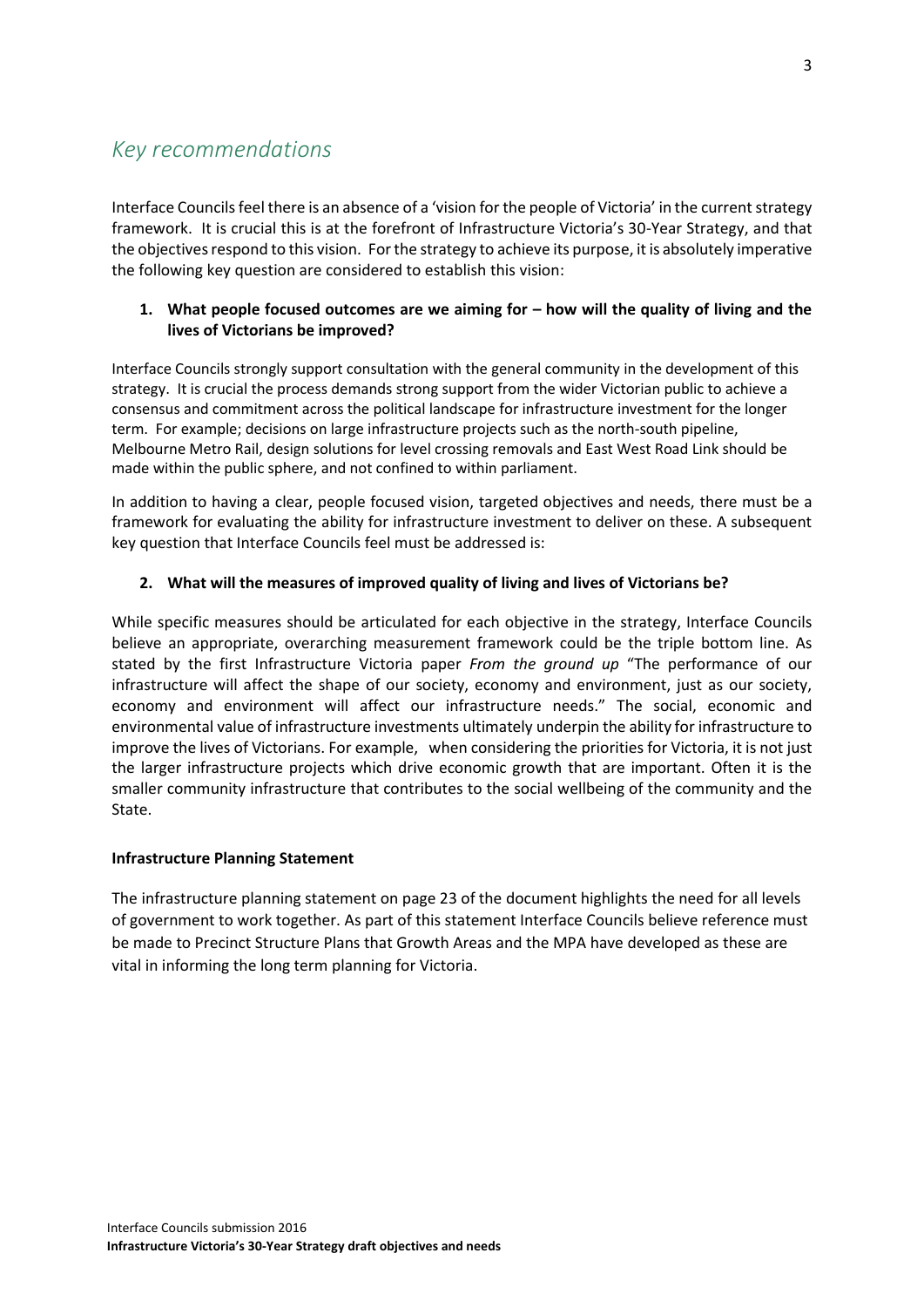# **1. How could the objectives be improved?**

- The draft objectives are, in general positive, but quite broad.
	- o It is suggested that significantly more could be embedded into the existing objectives to provide clearer and measurable direction in terms of what each objective is aiming to achieve, e.g. provision of high-quality education facilities (1C) spans across many needs; reduce disadvantage, enable the future workforce, build social networks, enhance well-being and reduce the need for health infrastructure.
- The title of objective 1 should be-stated as 'population requirements' as growth should be considered as inevitable.
	- o Objective 1 requires greater consideration. At present we are assuming a demand driven approach to infrastructure provision based on population growth. It is important a 30 year plan for infrastructure provision has foresight for population that the document stipulates is expected to occur in the coming decades. At some point there will need to be a national discussion on population growth in terms of its sustainability, impact on the built and natural environment and the economists doctrine that, population growth is the most significant driver of economic growth c.f. generational drivers, i.e. new technologies and higher standards of education and health care.
- Objectives 1, 2 and 3 need reflect the importance of early delivery of infrastructure
- Rebadge Objective 10 as *Creating a resilient Victoria.*
	- o Objective 10 raises the issue of resilience but appears narrow. The concepts behind 'Resilient Melbourne'; part of the international 100 Resilient Cities program, provide an opportunity for broader debate on making Melbourne and regional cities more resilient to challenges and shocks ranging from emergency events like fire and flood to oil shortages, utility and agricultural failures, community rioting or unemployment. Infrastructure is an important component of enhancing our resilience

# **2. Should any objectives be added, removed, or combined**?

- A gap (in objectives) with regard to adequate transport infrastructure exists. Although it is inferred in Objective 4, a more explicit emphasis on the importance of ensuring access, frequency and reliability of transport infrastructure, is required in the strategy. It is suggested an objective '*Supporting sustainable transport infrastructure*' (i.e. roads, bicycle networks, rail (freight and passenger and, public transport) be included.
	- o Consider a need to improve bus service infrastructure. Interface Councils have undertaken research to identify priority bus routes in interface areas that would enable services to reach minimum service levels.
	- o Consider a need within this objective should focus on community transport infrastructure to cater for the growing ageing population and those transport disadvantaged residents who cannot access private or public transport.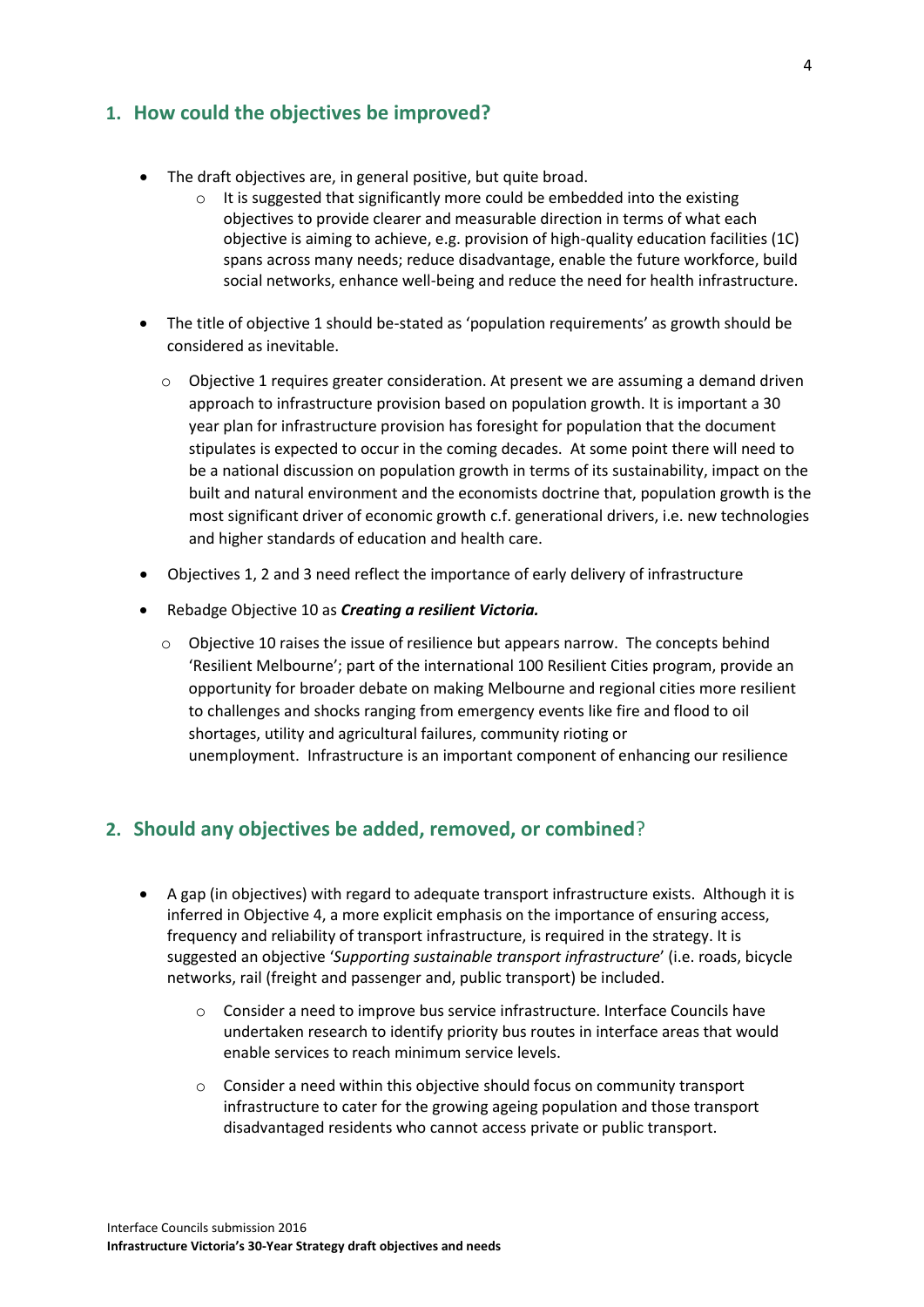- It is recommended some objectives be combined due to unnecessary overlap, including:
	- o 2 & 3 under **'***Equity of Access'*
		- This is one of the most important objectives. Disadvantage is created when people do not have equal access to infrastructure and services that make for healthy and vibrant communities, when they need them thus justifying the combination of objectives two and three. A change in the title of this objective arises from the logic that addressing disadvantage means waiting for something to happen rather than being proactive. This is a proactive document and a plan for the next 30 years should adopt a pre-emptive approach.
		- The combined objective must also address accessibility for residents in the interface:
			- o Physical isolation underpins socioeconomic disadvantage and lack of social participation
			- o Access to health services is limited, particularly for the elderly
			- o Car dependency presents a significant challenge for social equity. A large number of people with below average incomes in outer suburban areas are reliant on cars as the only means of transport and as such are impacted by increases in petrol and other car related costs
			- o Less access to employment and educational opportunities than in established areas.
	- o 4 & 5 under a new title '*Productive economies'*

# **3. How the infrastructure could needs be improved and in particular, what needs don't appear that Interface Councils would like to see included?**

It is recommended that in relation to:

# **Objective 1: Respond to population growth and change**

#### **Improvements for Need 1A:**

- Re-word '*Address infrastructure deficits in high growth areas*' to: *'Put infrastructure where it is needed most*' as the current wording could be confused with Growth Areas from a Land use planning perspective. This may imply infrastructure shortfalls in established areas are not as significant to address.
	- $\circ$  It should address infrastructure deficits in changing demographics areas. Renewal and upgrade of existing infrastructure including VicRoads road network, footpaths and community facilities
	- o This need must also consider the importance of leisure and sporting infrastructure

#### **Improvements for Need 1B:**

 Consider rewording '*Manage increasing demands of health infrastructure'* to '*Improve investment and connectivity to health infrastructure'.*

#### **Improvements for Need 1C:**

Use '*education facilities*' in place of *'school facilities'* so it includes the tertiary sector.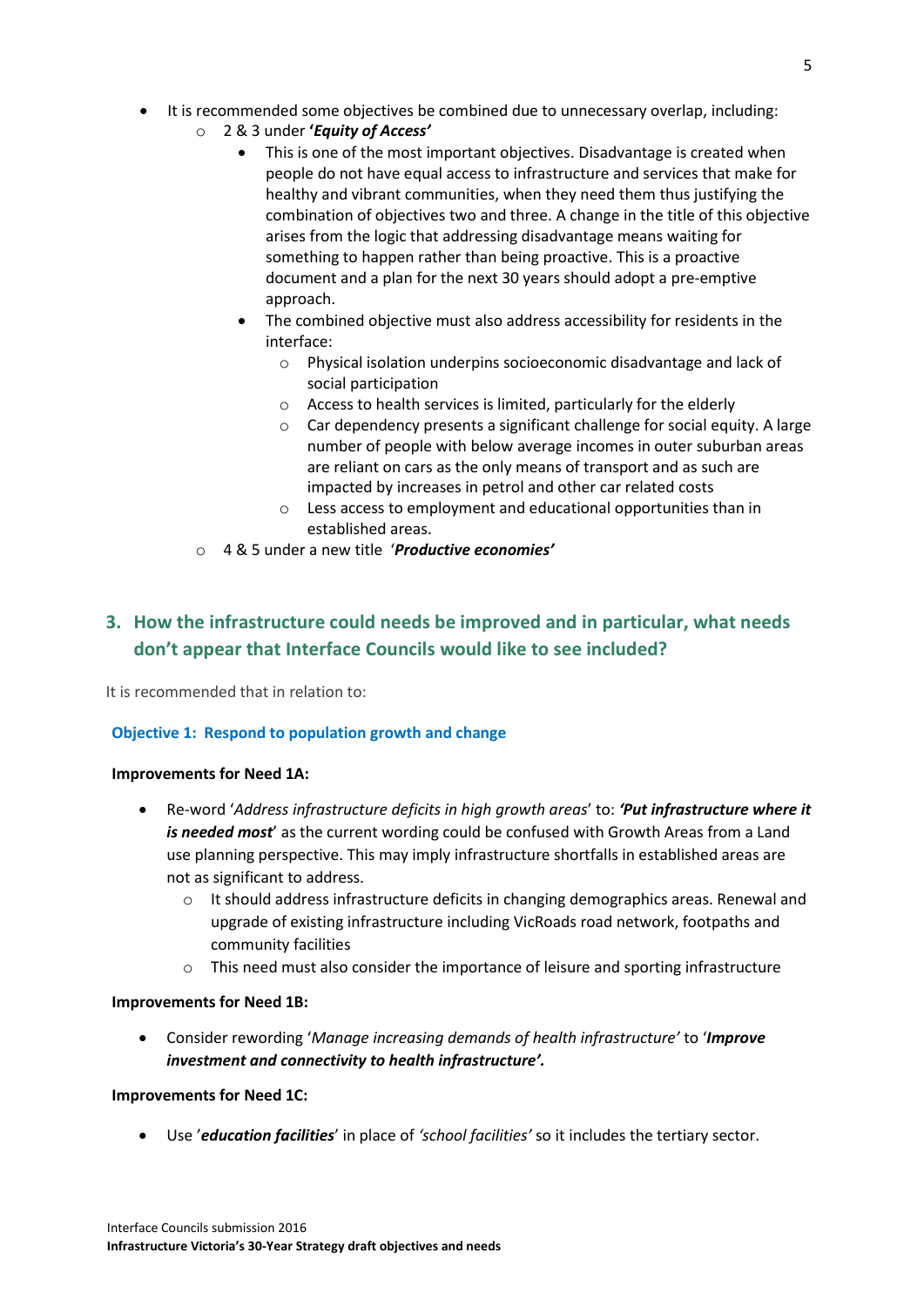#### **Objective 2: Support healthy, safe and vibrant communities**

- Consider a need around increasing the diversity of and access to nature based and tourist destinations close to population centres e.g. central Melbourne.
	- $\circ$  This would acknowledge the importance of destinations such as Green Wedges, coastal areas and national parks close to population centres. The current wording implies a focus on the immediate environment, mostly urban, and excludes the benefits of providing points of interest/destinations one to two hour trip away from Melbourne.
	- $\circ$  There is also a link between these destinations in facilitating active living to improve public health outcomes.

#### **Objective 3: Reduce disadvantage**

- Consider a need to improve *access* to health services and links to education
	- o Addressing disadvantage is very much related improving access to housing, employment, health and education.

#### **Improvements for Need 3B:**

 Consider including diversity of 'housing mix' in addition to 'social' housing i.e. *Address housing affordability challenges with better social housing and a more diverse housing mix*.

#### **Objective 4: Enable workforce participation**

#### **Improvements for Need 4B**:

- The term non-central city does provide an accurate indication of the area it refers to, consider using *outer suburban*
- *'Provide better links to non-central city employment centres'* could be modified to read **'***Support the growth and success of outer suburban city employment centres'.* This would acknowledge it is not just about improving public transport or road infrastructure (links) but also includes ITC, access, and the overall attractiveness of these centres as an alternative employment hub to central Melbourne

#### **Objective 5: Lift Victoria's productivity**

Consider a need to assist in addressing bottlenecks in efficiency e.g. traffic congestion.

#### **Objective 6: Support Victoria's changing, globally integrated economy**

- Switch Need 6A and 6B to highlight that ensuring a *highly skilled, digitally connected work through infrastructure* is at the forefront of this objective
- Consider a need; *Infrastructure to support a diverse economy* 
	- $\circ$  It would be beneficial to diversify the economy as much as possible so that it becomes more resilient and less prone to shocks. The Puffing Billy is a good example of a destination point close to Melbourne and Melbourne airport. This makes it a very popular tourist destination among international visitors.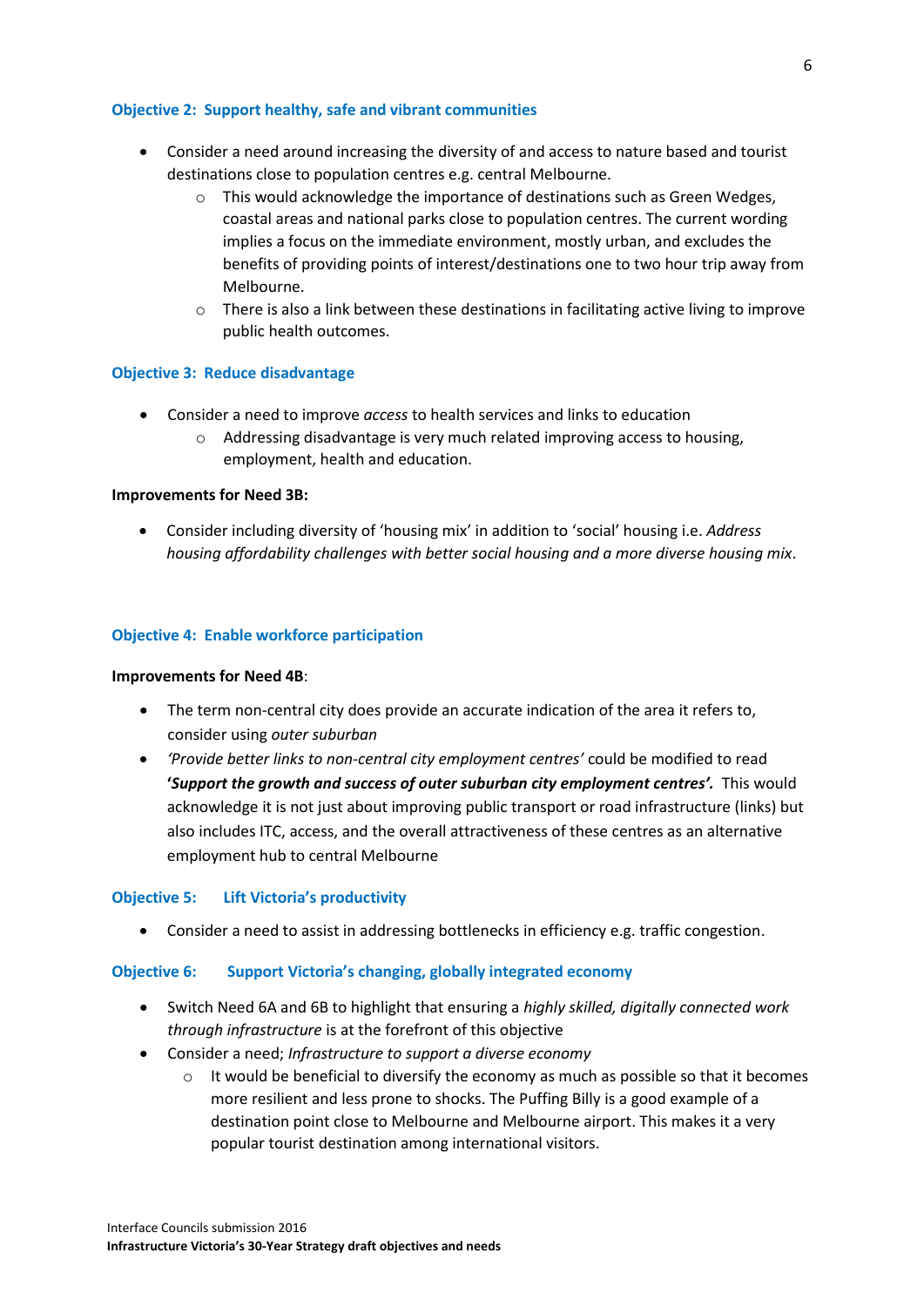#### **Improvements for Need 6A:**

• Incorporate the need to support infrastructure renewal and potential development on Coastal and Crown land to ensure tourism sustainability.

#### **Objective 7: Promote sustainable production and consumption**

- Consider a need around sustainable (clean and green) agriculture
	- $\circ$  This would recognise the role of agriculture and food production especially to the growing Asian markets.
- Consider including a need to address the maintenance of viable farm lands or food bowls as well as natural environments and biodiversity in terms of food security, including protection against threats from urban expansion.

#### **Improvements for Need 7A:**

- Re-word Improve *'Rural and regional water security'* to **'***Water security'.*
	- o This issue is bigger than just rural and regional areas*.* We need security of supply at an appropriate quality for agricultural, amenity and environmental purposes
	- $\circ$  This should also encompass increasing the use of recycled water for agriculture or, in the future considering potable water as an alternative to expensive dams and desalination plants. This is also consistent with the guiding principle "consider nonbuild solutions first."

#### **Objective 8: Protect and enhance natural environments**

Include an additional need 8C- *Preserve and enhance Indigenous and European History* 

#### **Improvements for Need 8B:**

 Include marine environments i.e. 'Improve the health of waterways and *marine environments* through infrastructure'

#### **Objective 9: Support climate change and mitigation and adaption**

- Consider a more explicit need to provide infrastructure that supports the renewable energy sector.
- As a measure the strategy should include climate indicators.

# **4. What needs are most important to Interface Councils?**

The two needs Interface Councils feel are the most important in the current context are:

- **Priority 1:** 1A- Address infrastructure deficits in high-growth areas (with a focus on transport and community infrastructure)
- **Priority 2:** 4B- Provide better links to non-central city employment centres (with the inclusion of the changes recommended on page 6)